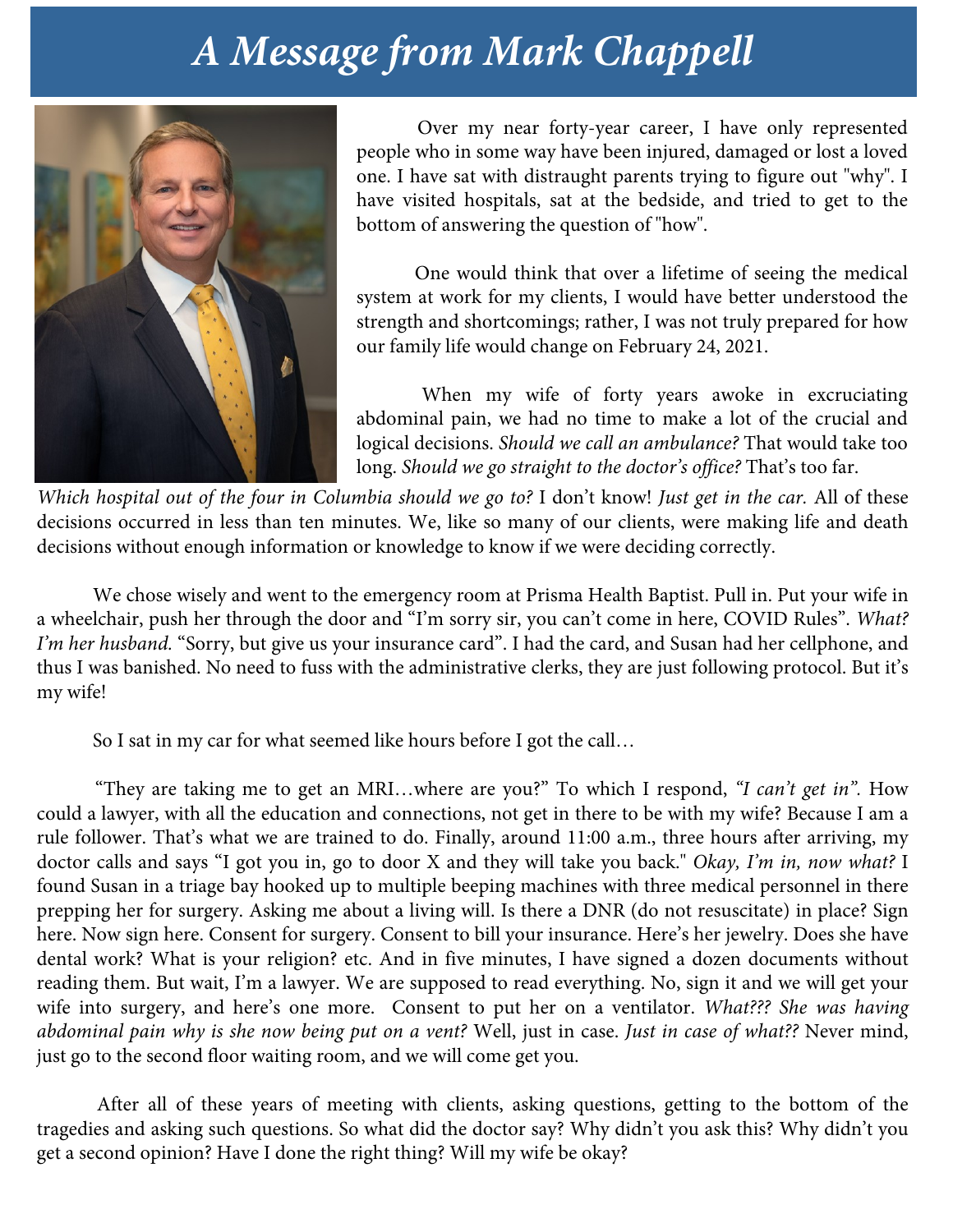

1 package (12 ounces) whole wheat penne pasta  $1-1/2$  pounds boneless skinless chicken breasts, cut into  $1/4$ -in.-thick strips 3 tablespoons olive oil, divided 3/4 teaspoon salt, divided 1/4 teaspoon pepper 3 garlic cloves, minced 1/2 cup reduced-sodium chicken broth 1/2 cup dry white wine or additional broth 6 plum tomatoes, chopped 2 cups fresh baby spinach 3/4 cup crumbled feta cheese

In a 6-qt. stockpot, cook pasta according to package directions. Drain; return to pot.

Meanwhile, toss chicken with 2 tablespoons oil, 1/2 teaspoon salt and pepper. In a large skillet, cook and stir chicken, half at a time, over medium-high heat 3-5 minutes or until no longer pink; remove from pan.

In same skillet, heat remaining oil over medium heat. Add garlic; cook and stir 1-2 minutes or until tender. Add broth and wine. Bring to a boil, stirring to loosen browned bits from pan; cook 2 minutes. Stir in tomatoes and remaining salt; cook until tomatoes are softened. Stir in spinach until wilted.

Add chicken and tomato mixture to pasta; heat through, tossing to combine. Serve with cheese.